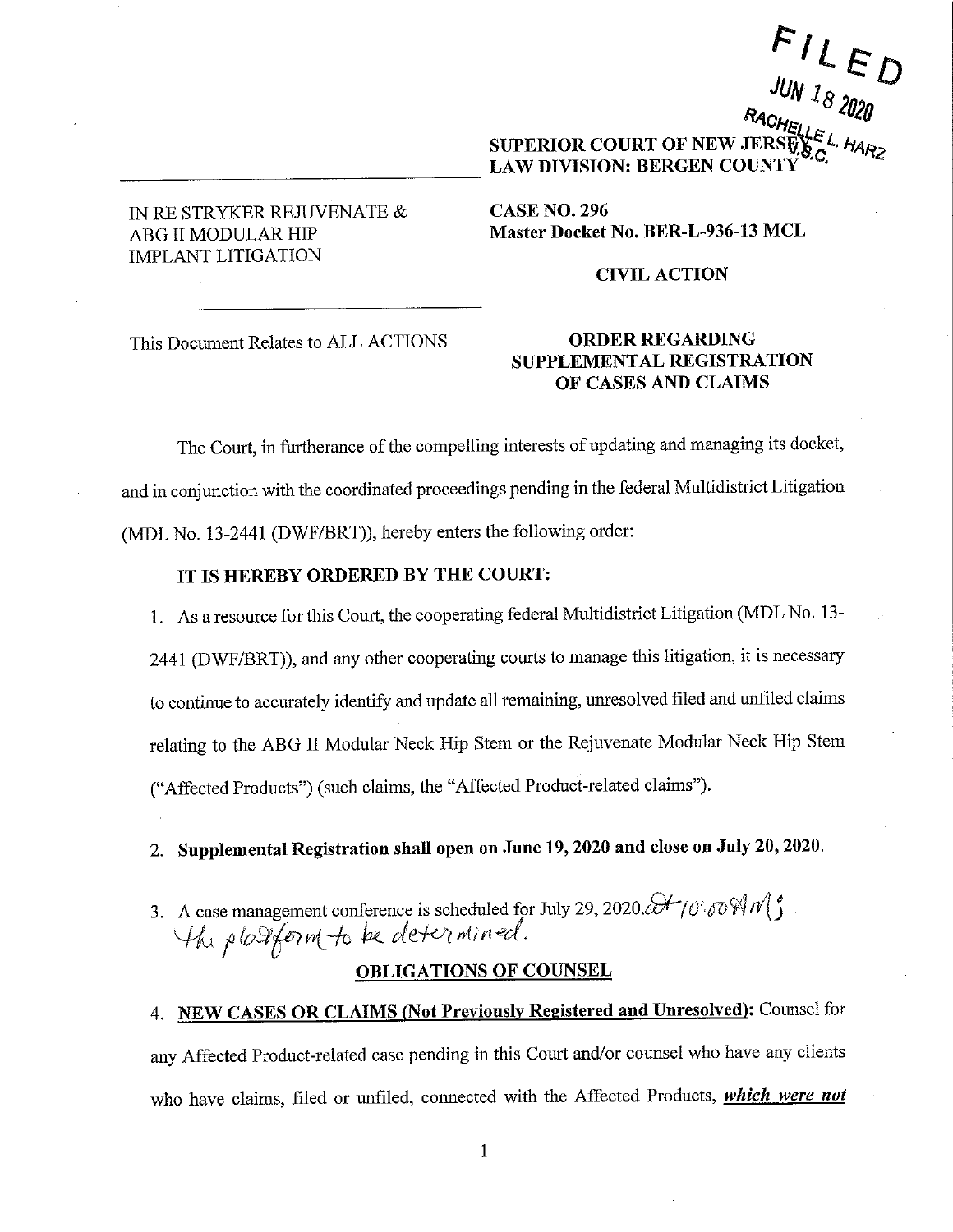*previously registered and which remain UNRESOLVED*, shall accurately (i) identify all clients with filed and untiled Affected Product-related claims, whether or not involving a revision surgery, and (ii) provide the information for each such client as set forth on the Registration Declaration and Registration List, including identifying all Interested Counsel in each filed case or unfiled claim, and (iii) designate the Primary Law Firm and contacts as described below. The Registration Declaration for represented and unrepresented claimants and the form of Registration Lists will be made available through the Registration Processor, Epiq (formerly known as "The Garden City Group, Inc.").

5. **PREVIOUSLY REGISTERED CASES OR CLAIMS** *(Wlticlt Remain Unresolved):*  Counsel for any Affected Product-related case pending in this Court *(which are UNRESOLVED)* and/or counsel who have any clients who have claims, filed or unfiled *('which remain UNRESOLVED),* connected with the Affected Products who have previously registered a case or claim with Epiq (formerly known as "Garden City Group") must update each such claimant's registration information, *including revision status or subsequent death,* to the extent such information has changed since initial registration. **(NOTE: This obligation does not apply to cases or claims that have been resolved through the Settlement Program or otherwise (i.e. the enrolled patient has accepted his/her Base Award or Covered Unrevised, Infirm Patient Award) unless the patient has a claim or lawsuit as to a bilateral affected hip that was not resolved through the Settlement Program.)** 

### 6. **OBLIGATIONS OF COUNSEL:**

a. Designation of Principal Responsible Attorney: The registration of each filed, unresolved case pursuant to this Order must designate the Principal Responsible Attorney and legal assistant for that case. The Principal Responsible Attorney so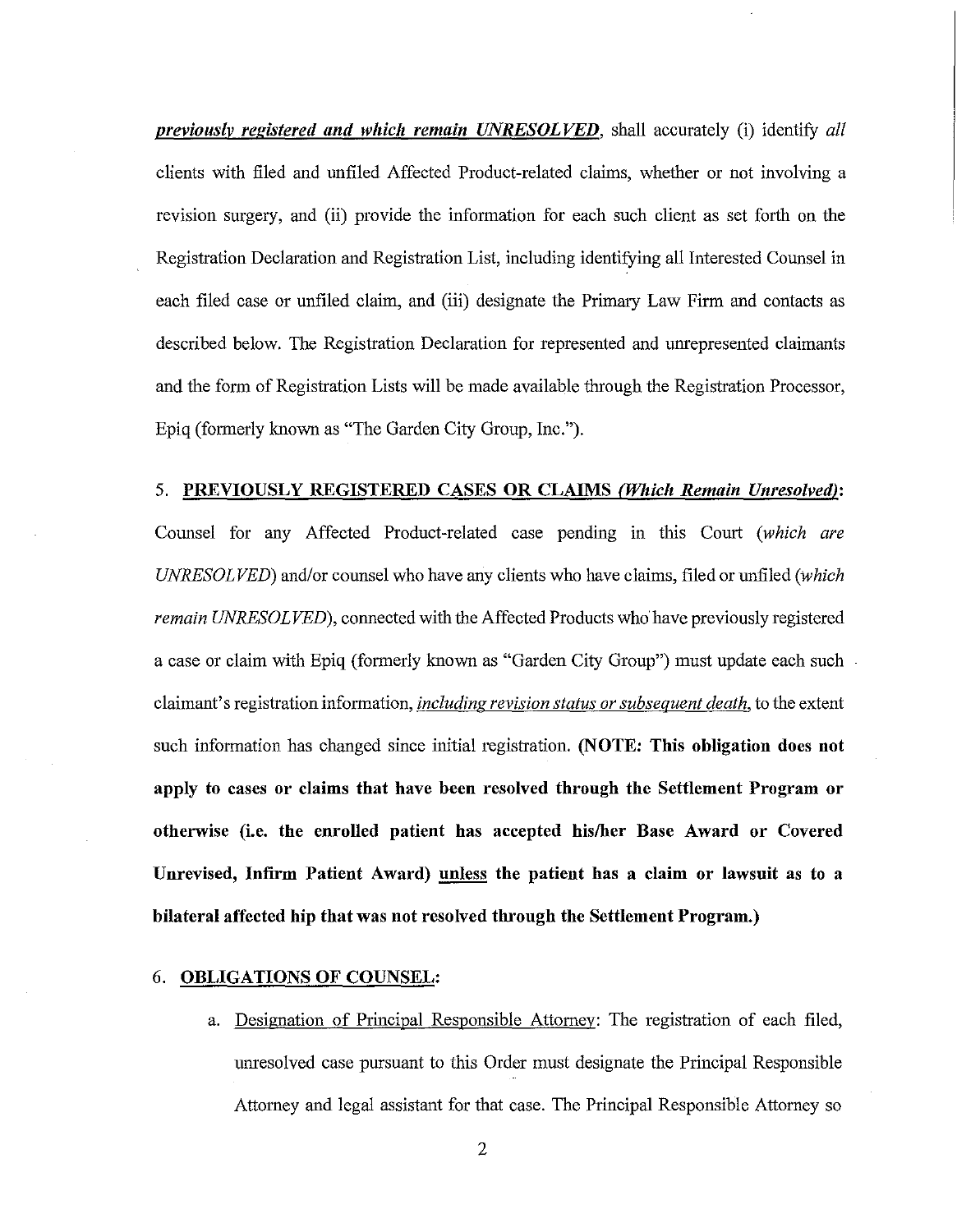designated shall be jointly identified by the Primary Law Firm and Interested Counsel by name, state, bar number, business address, and email address.

- b. Designation of Primary Law Firm: For each filed, unresolved case pending in either state or federal court, there must be a single designation of a Primary Law Firm. The Primary Law Firm must also identify each and every client for whom it is the Primary Law Firm by serving a list of all filed, unresolved Affected Product-related claims - whether revised or unrevised - in which such law firm, or any attorney at such law firm, is the Primary Law Firm as of the date of this Order.
- c. Counsel's Mandatory Obligations in Connection with Product Identification: *Prior to registration, or to the extent not already provided during prior registration periods,* the Primary Law Firm shall *verify, including* **by** *review of actual product identification medical records,* that its individual clients were in fact **implanted with an ABG** II **Modular Neck Hip Stem or a Rejuvenate Modular Neck Hip Stem.** For all previously registered matters, in the event that a subsequent review of the registered client's medical records establishes that s/he was in fact *not*  implanted with an Affected Product, the Primary Law Firm *must,* within fourteen (14) days of such verification, notify counsel for HOC and provide a stipulation of dismissal for defense counsel's signature *or* move the Court for appropriate relief. **The Court notes that compliance with all product identification obligations in the applicable registration process is required of all lawsuits and claims. Counsel responsible for registration of claims or cases involving products other than the Affected Products, who fail to take corrective action as set forth herein, are subject to further Court action.**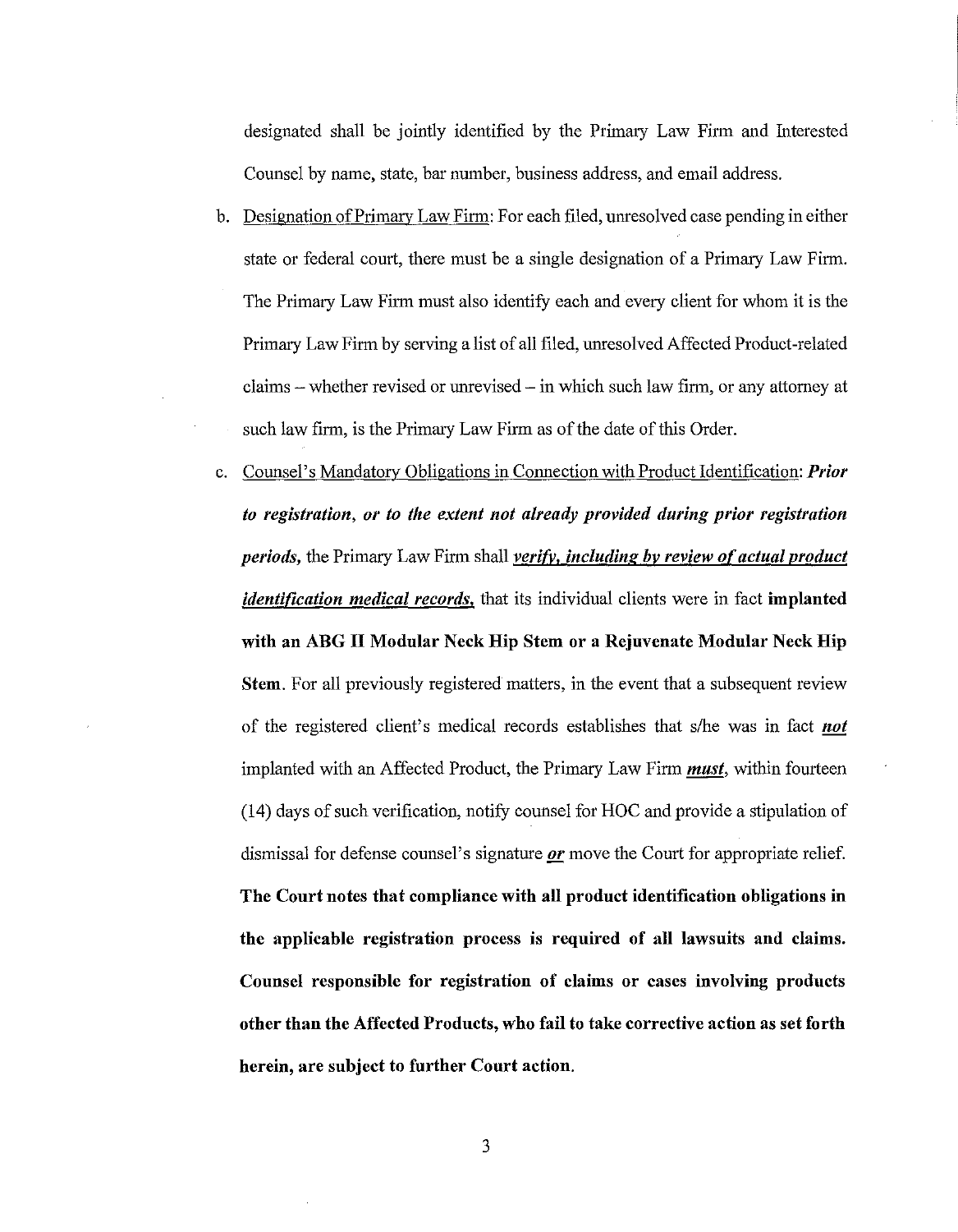- d. Completion and Service of Registration List: The Primary Law Firm representing clients with claims involving the Affected Products must prepare a Registration Declaration and Registration List, identifying all such clients as set out below in S(e) and S(f). To obtain a copy of the Registration Declaration and Registration List, go to the Registration Processor's website that was set up as part of the Global Settlement Program, www.StrykerModularHipSettlement.com, click on the "Registration" tab, and follow the instructions. Beginning on **June 19, 2020,** the completed Registration Declaration and Registration List shall be submitted to the Registration Processor (as formatted for the accurate and efficient transfer of the required information) no later than **July 20, 2020.** To submit these materials, go to www.StrykerModularHipSettlement.com, click the "Registration Button," and follow the upload instructions.
- e. Information to be Provided Regarding Each *Filed Unresolved* **Case:** For *each* filed **(UNRESOLVED)** case, the Primary Law Firm shall identify on the Registration List all cases that are filed in these proceedings or in any other federal or state court or tribunal in the United States in which it serves as the Primary Law Firm as of the date of this Order, and provide the case and claim-related information as set forth on the form Registration List.
- f. Information to be Provided Regarding Each *Untiled, Unresolved* **Claim:** The Primary Law Firm shall identify on the Registration List each and all unfiled and **UNRESOLVED** claims relating to the Affected Products, whether or not involving a revision surgery, in which counsel has any interest, and shall include certain basic information about each claim as set forth on the required form.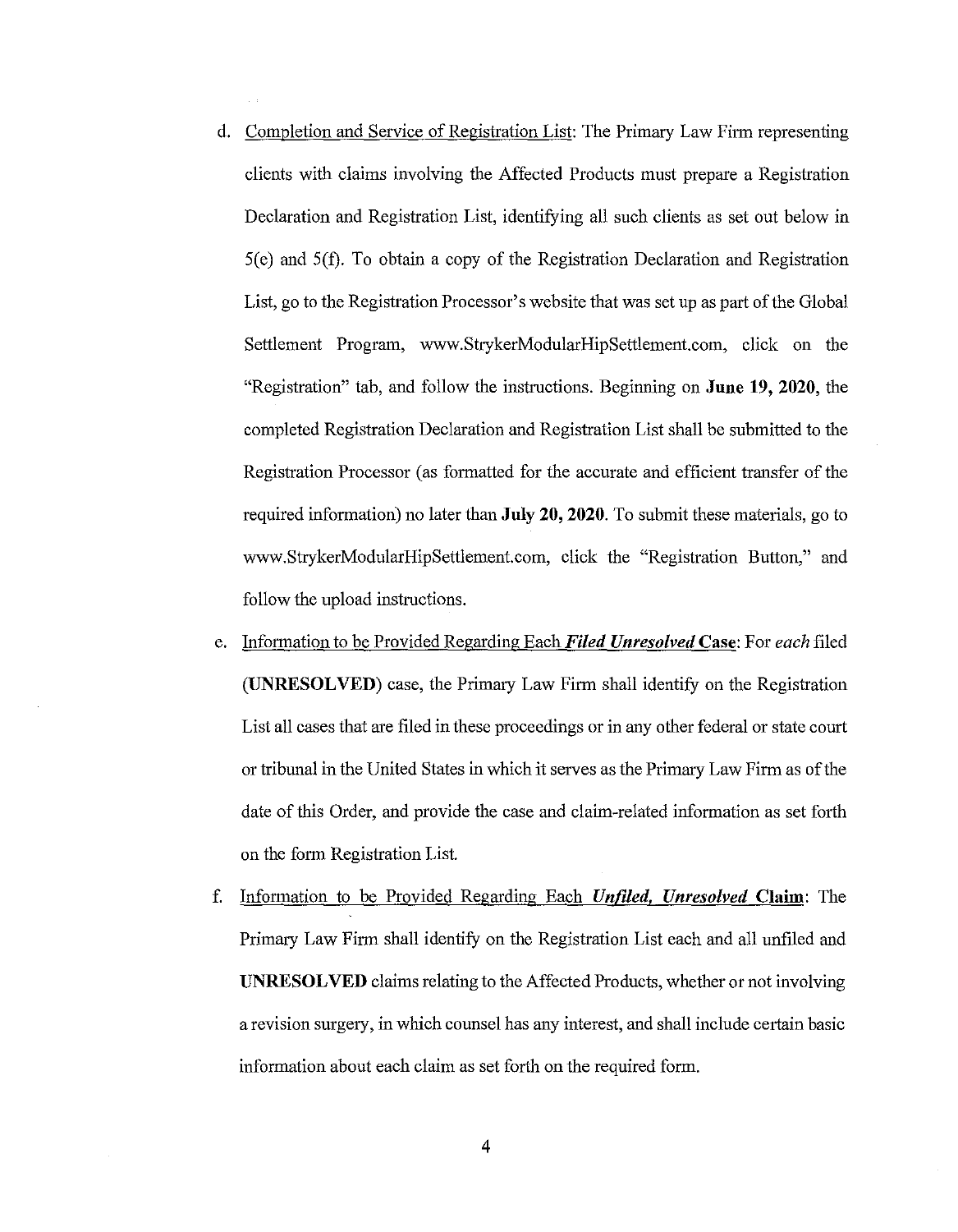- g. Updates Regarding Change in Status of Each *Previously Registered, Unresolved Matter:* The Primary Law Firm shall serve within thirty (30) days of any change in status of any Plaintiff or Unfiled Claimant identified on its Registration List, an updated Report regarding such change. The updated Report shall be in the form set by the Registration Processor and shall include changes in status, including subsequent death, to both unrevised plaintiffs and Untiled Claimants and plaintiffs and Unfiled Claimants with subsequent additional revision surgeries.
- h. Changes in Information Regarding Attorney or Represented Status Information: The Primary Law Firm shall serve written notice of any changes to the information provided on the Registration List, including but not limited to the acquisition or loss of Primary Law Firm status for the case, any change in information for the Primary Law Firm, the Principal Responsible Attorney or administrative contact for the case, any change in designation of Primary Law Firm status for any case previously listed as "No Primary Law Firm Designated," and any other change of any information verified under oath. If the change is a loss of Primary Law Firm status or loss of an Interest in the case, the notice shall also identify the name of the attorney and/or law firm, telephone number, email, and business address of the new representative for the Plaintiff or Unfiled Claimant or, if none, an affirmation of the Plaintiff or Unfiled Claimant's *prose* status and the telephone number, email, and address for the Plaintiff or Unfiled Claimant. Such written notice must specify the changed circumstances and be served within fourteen (14) days of such change upon the Registration Processor.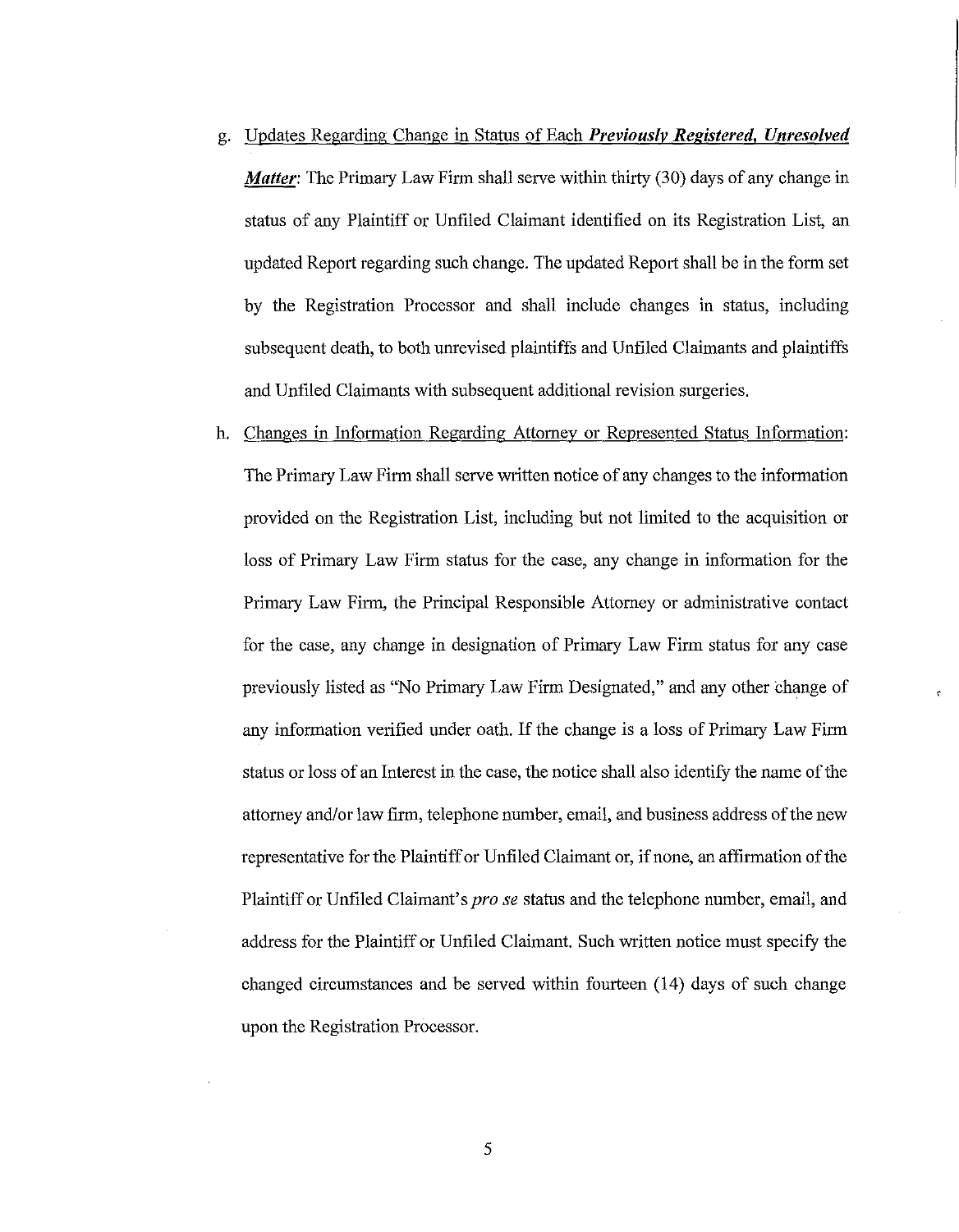- 1. The Primary Law Firm shall declare on the Registration Declaration under oath that (i) all filed (unresolved) cases and unfiled (unresolved) claims in which it is the Primary Law Firm are identified on the Registration List, (ii) all Interested Counsel are identified, and (iii) that the claim-related information is accurate and complete, including the information stating that the matter relates to one or more of the Affected Products.<sup>1</sup>
- J. Due Date for Service of Registration List: Registration will open on **June 19, 2020.**  The Registration Declaration and Registration List shall be served on the Registration Processor as specified above **no later than July 20, 2020.**

### **OBLIGATIONS OF** *PRO SE* **PLAINTIFFS AND UNREPRESENTED CLAIMANTS**

# 7. **NEW** *PRO SE* **CASES OR UNREPRESENTED CLAIMS (Not Previously Registered**

**and Unresolved):** All persons who represent themselves *pro se* in UNRESOLVED lawsuits relating to the Affected Products pending in this Court and all Unrepresented Claimants with unfiled, unresolved claims relating to the Affected Products ( collectively *"Pro Se* Plaintiffs and Claimants"), **which were not previously registered and which remain UNRESOLVED,** shall complete the Registration Declaration. The Declaration is available by going to the Registration Processor's website, www.StrykerModularHipSettlement.com, clicking on the "Registration" tab and following the instructions. Starting **June 19, 2020,** the completed Registration Declaration shall be submitted to the Registration Processor (as formatted for the accurate and efficient transfer of the required information) no later than **July 20, 2020.** To submit these materials, go to www.StrykerModularHipSettlement.com, click the

<sup>1</sup>**For purposes of registration, an electronic signature denoted by "s/" is considered as binding as an original signature**  pursuant to FRCP  $5(d)(3)$ .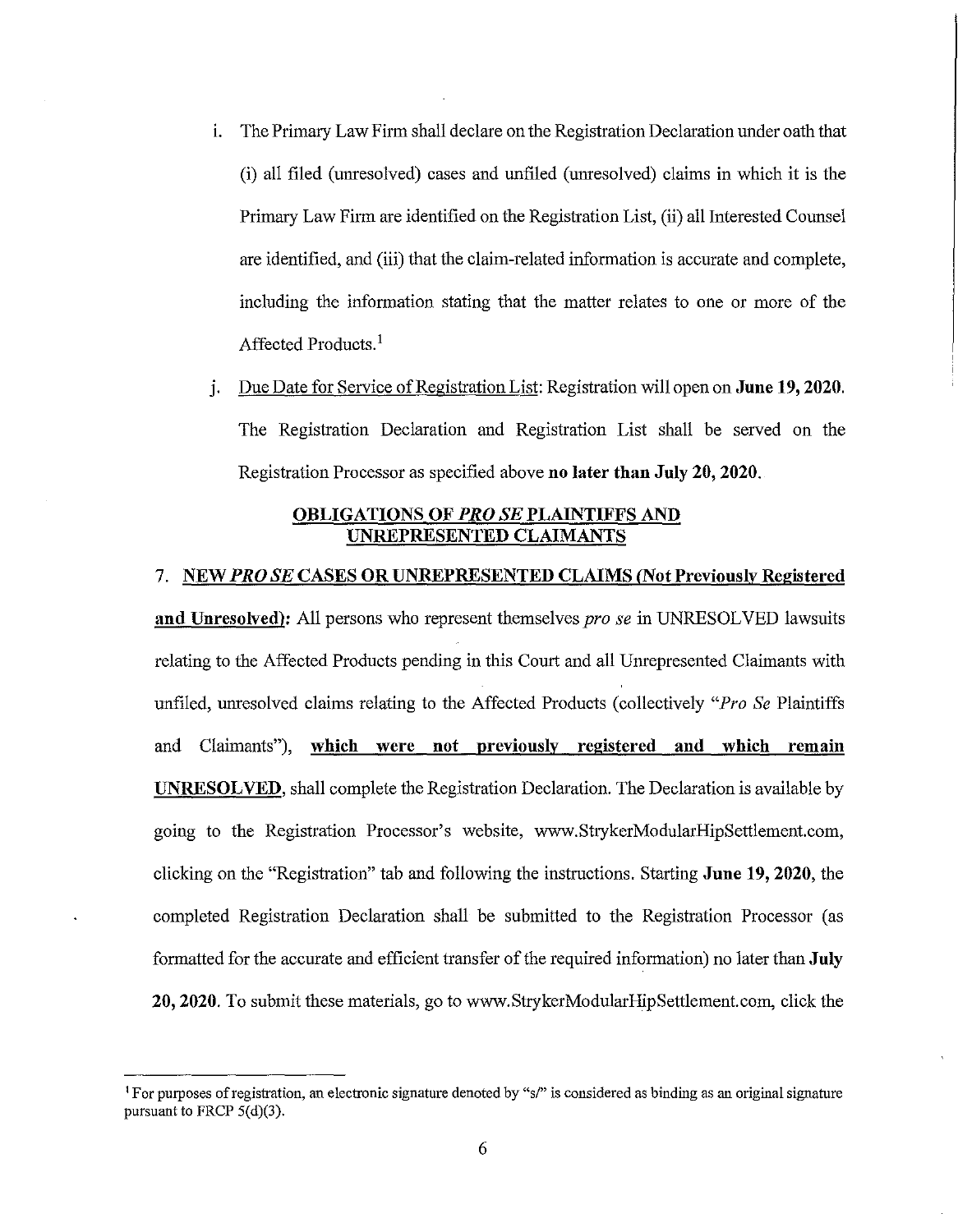"Registration" tab, and follow the upload instructions. If the *Pro Se* Plaintiff or Claimant is not able to submit the forms electronically, s/he shall send the Registration Declaration via U.S. mail postmarked no later than **July 20, 2020** to: Stryker Registration Update, c/o Epiq (formerly known as "Garden City Group"), PO Box 10130, Dublin, OH 43017-3130.

#### **8. PREVIOUSLY REGISTERED** *PRO SE* **CASES OR UNREPRESENTED CLAIMS**

**(Which Remain Unresolved):** All *Pro Se* Plaintiffs and Claimants *who have previously registered a case or claim with the Registration Processor and whose cases or claims remain UNRESOLVED,* **must** update their registration information, including revision status, to the extent such information has changed since initial registration no later than **July 20, 2020. (Note: This obligation does not apply to cases or claims that have been resolved through the Settlement Program (i.e. the enrolled patient has accepted his/her Base Award or Covered Unrevised, Infirm Patient Award) unless the patient has a claim or lawsuit as to a bilateral affected hip that was not resolved through the Settlement Program.)** 

9. **Changes in Information Regarding** *Pro Se* **Plaintiffs and Unrepresented Claimants:**  All *Pro Se* Plaintiffs and Claimants shall serve written notice of any changes to the information provided on the Registration List, including but not limited to any change regarding contact information or the subsequent retention of counsel. If the change of information is the retention of counsel, the *Pro Se* Plaintiff or Claimant shall provide the attorney name, address, telephone number, and email address for counsel. Such written notice must specify the changed circumstances and be served within fourteen (14) days of such change upon the Registration Processor.

7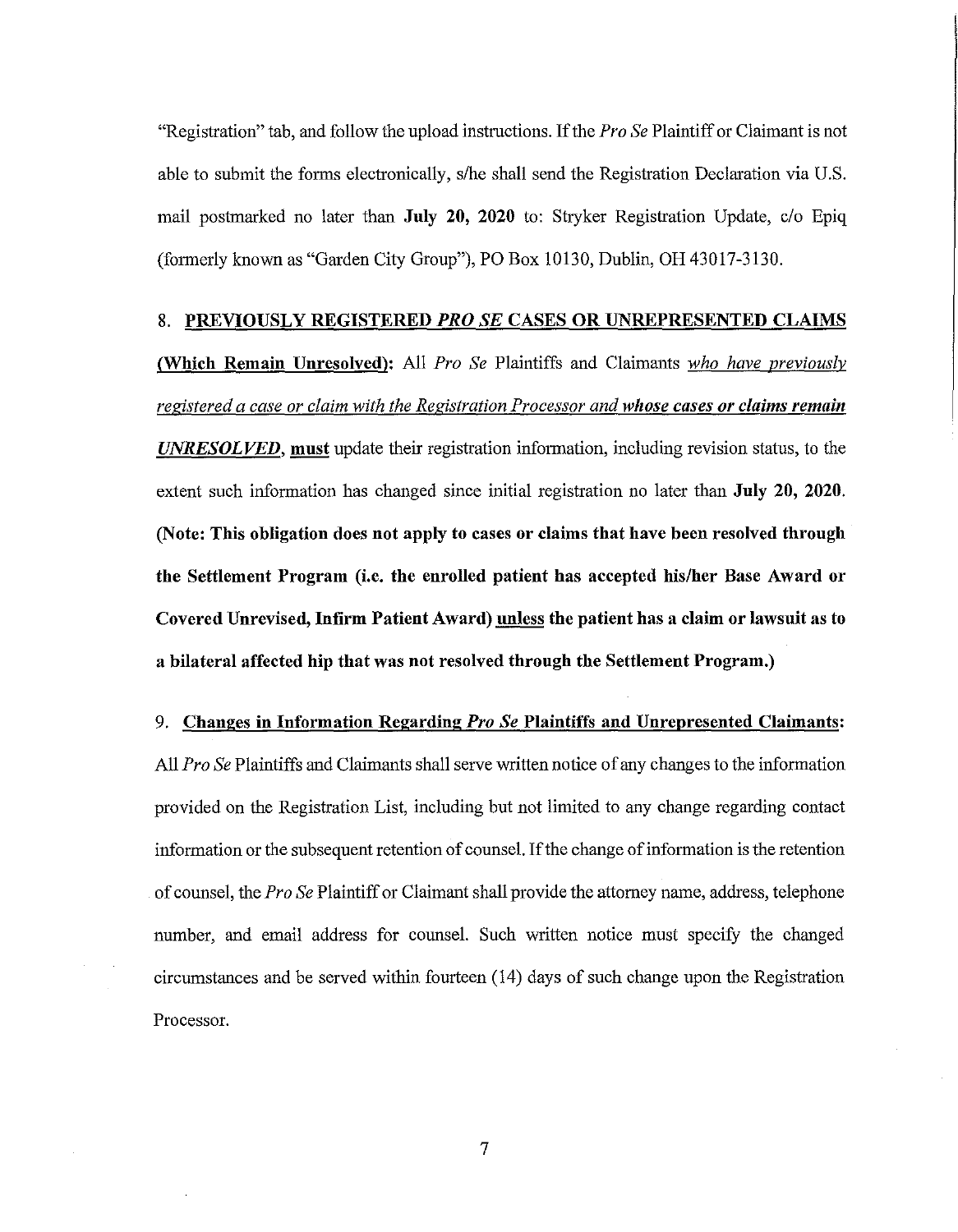### **GENERAL PROVISIONS**

I 0. **Registration Period:** The registration and updated registration process shall open on **June 19, 2020** and shall close on **July 20, 2020.** 

11. **Enforcement:** All counsel and *Pro Se* Plaintiffs and Umepresented Claimants are required to comply with this Order. Failure to meet the requirements of this Order will subject noncompliant parties and counsel to a show cause hearing as to the reason for such failure and may subject such party or counsel to penalties at the Court's discretion. *The Court specifically draws attention to the obligation to verify implantation of Affected Product(s) and to comply with all product identification obligations in the applicable registration process, as set forth in paragraph S(c), and notes that a penalty may be asserted* if *that obligation, or the obligation to correct subsequently obtained product identification,* is *ignored* 

12. **Database:** The Registration Processor shall maintain a database of all registered cases and claims identified pursuant to this Order.

13. **Cooperation with Other Jurisdictions:** This Order is entered in conjunction with coordinated proceedings pending in the federal Multidistrict Litigation (MDL No. 13-2441 (DWF/BRT)). It is the intention of this Court to work in cooperation with the federal MDL Court and any other participating courts in a manner that promotes judicial economy and that secures as complete a registration of all claims and potential claims as possible, for use amongst the cooperating courts and their leadership counsel. It is also the intention of this Court to work in cooperation with any other state court or tribunal in which claims relating to the Affected Products are pending. If there is any dispute concerning the implementation of this Order, this